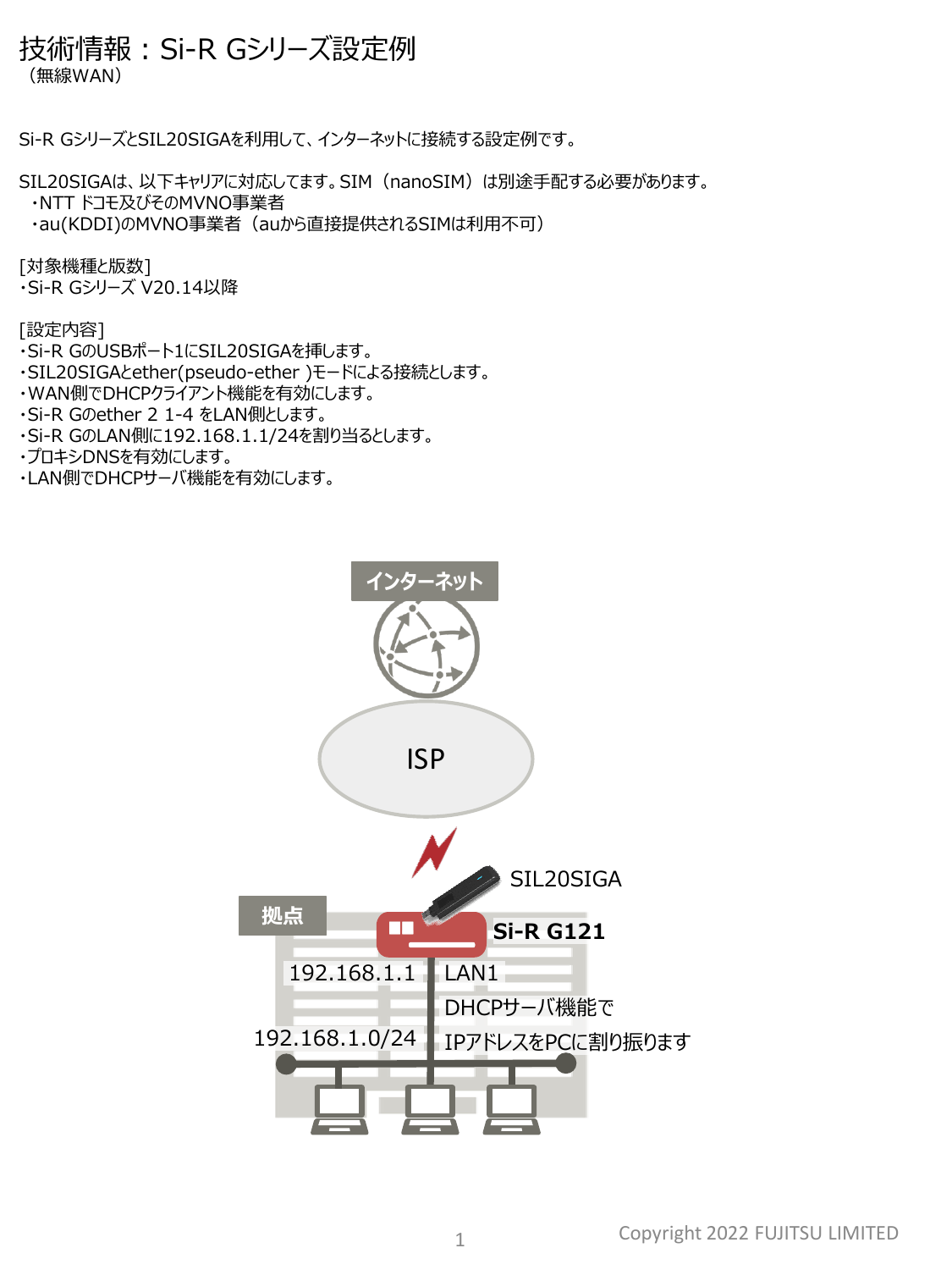[設定例]

Si-R G121設定例

ether 1 1 use off ether 2 1-4 vlan untag 10 pseudo-ether 1 description SIL20 pseudo-ether 1 use on pseudo-ether 1 bind usb pseudo-ether 1 vlan untag 2 lan 0 ip dhcp service client lan 0 ip route 0 default dhcp 1 1 lan 0 ip nat mode multi any 1 5m lan 0 vlan 2 lan 1 ip address 192.168.1.1/24 3 lan 1 ip dhcp service server lan 1 ip dhcp info dns 192.168.1.1 lan 1 ip dhcp info address 192.168.1.2/24 253 lan 1 ip dhcp info time 1d lan 1 ip dhcp info gateway 192.168.1.1 lan 1 vlan 10 syslog pri error,warn,info syslog facility 23 time zone 0900 proxydns domain 0 any \* any dhcp lan0 proxydns address 0 any dhcp lan0 resource system vlan 4089-4094 consoleinfo autologout 8h telnetinfo autologout 5m terminal charset SJIS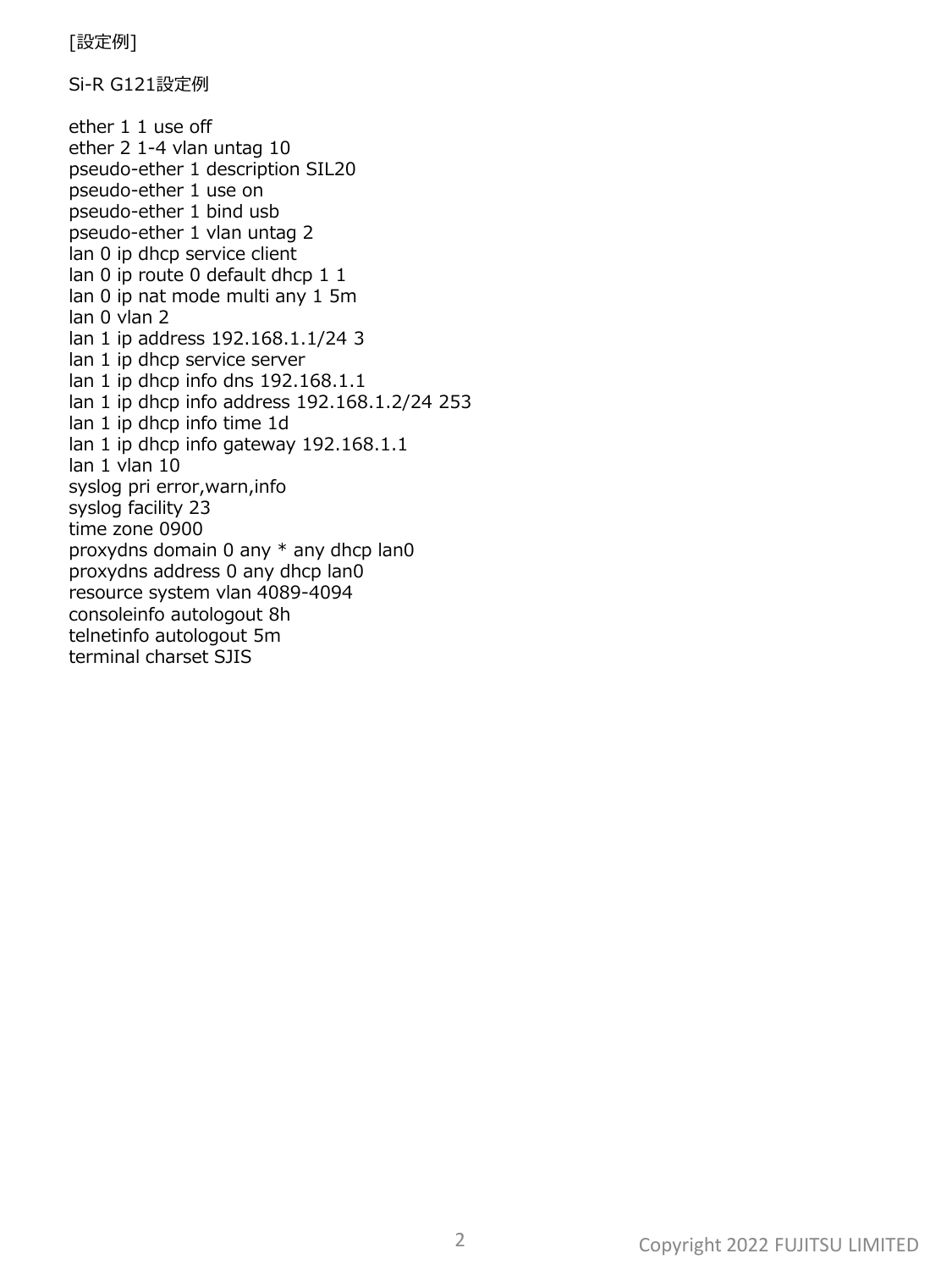[解説]

Si-R G121設定解説

ether 1 1 use off #ポートを無効にします。

ether 2 1-4 vlan untag 10 #ether2 1-4ポートをTag なしVLAN10に設定します。

pseudo-ether 1 description SIL20 #pseudo-ether回線の説明文(任意)を設定します。

pseudo-ether 1 use on #pseudo-ether 回線を使用するための設定です。

pseudo-ether 1 bind usb #pseudo-ether定義で使用する回線を設定します。 利用する物理回線のモジュールにUSBを指定します。

pseudo-ether 1 vlan untag 2 #VLAN ID とpseudo-ether定義番号の関連付けを行います。 pseudo-ether1にTag なしVLAN2を設定します。

lan 0 ip dhcp service client #DHCPクライアントの設定をします。

lan 0 ip route 0 default dhcp 1 1 #インターネット接続用インターフェースにデフォルトルートを設定します。 dhcp : DHCP サーバから受け取ったゲートウェイアドレスをnexthopに設定します。 1 : metric値です。通常は1で構いません。 1 : distance値です。通常は1で構いません。

lan 0 ip nat mode multi any 1 5m #マルチNATを設定します。

lan 0 vlan 2 # VLAN ID とlan 定義番号の関連付けを行います。 LAN0にTag なしVLAN2を設定します。